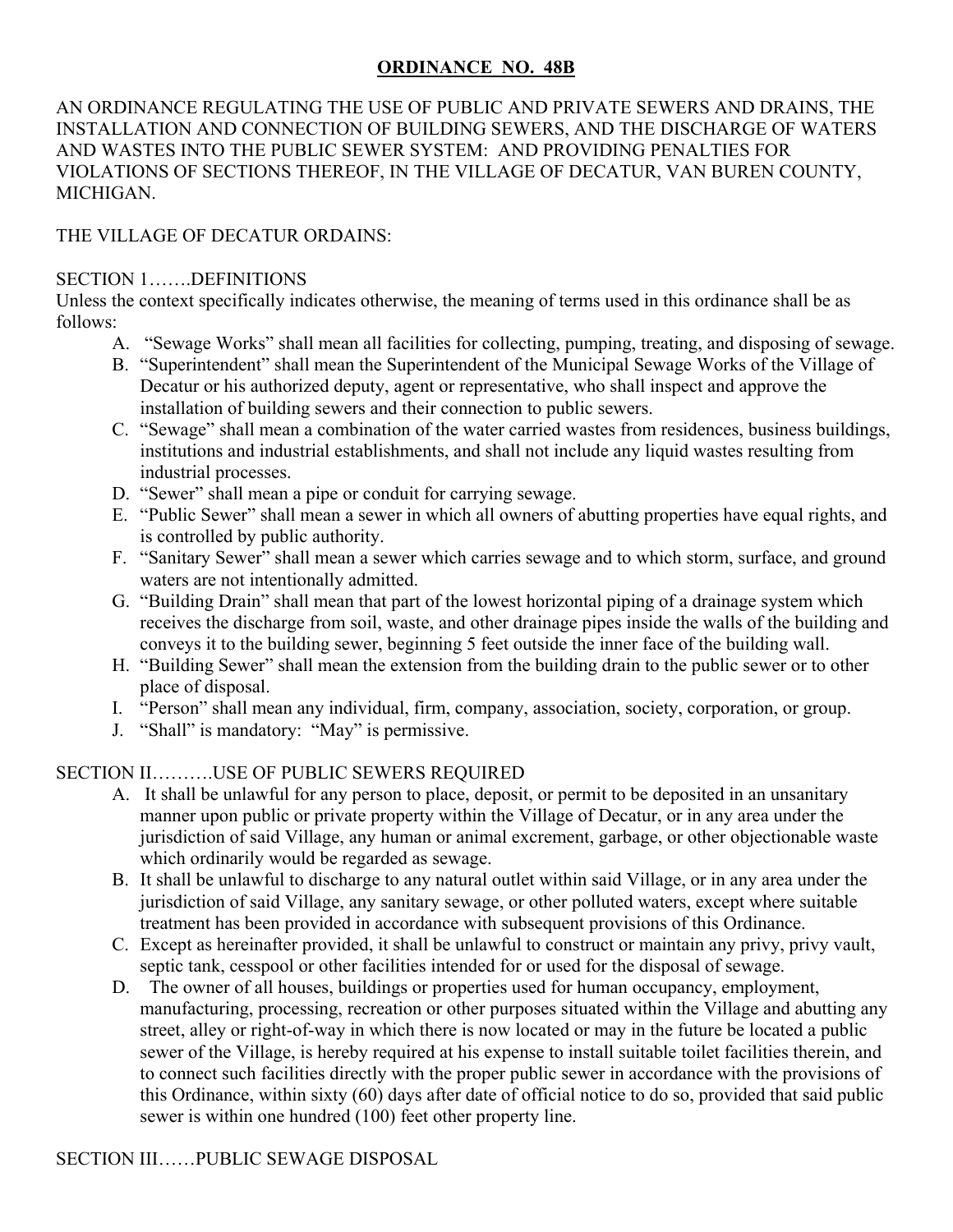- A. Where a public sanitary sewer is not available under the provisions of Section II-D, the building sewer shall be connected to a private sewage disposal system complying with all requirements of the Van Buren County Board of Health.
- B. At such times as public sewer becomes available to a property served by a sewage disposal system as provided in Section II-D, a direct connection shall be made to the public sewer in compliance with this Ordinance, and any septic tanks, cesspools and similar private sewage disposal facilities shall be abandoned.
- C. In those cases where a private sewage disposal system is permitted, the owner shall operate and maintain such private sewage disposal facilities in a sanitary manner at all times, at no expense to the Village.
- D. No statement contained in this article shall be construed to interfere with any additional requirements that may be imposed by the Van Buren County Board of Health.

### SECTION IV…..BUILDING SEWERS AND CONNECTIONS

- A. No unauthorized person shall uncover, make any connections with or opening into, use, alter, or disturb any public sewer or appurtenances thereof without first obtaining a written permit from the Superintendent.
- B. Either the owner or his agent shall make application on a special form furnished by the Village to obtain a building sewer permit. The permit application shall be supplemented by any plans, specifications, or other information considered pertinent in the judgment of the Superintendent. A permit and inspection fee of five dollars (\$5.00) for a building sewer permit shall be paid to the Superintendent, at the time the application is filed, who in turn shall deposit same with the Village Clerk.
- C. All costs and expense incident to the installation and connection of the building sewer to the public sewer shall be borne by the owner. The owner or the person installing the building sewer for said owner shall indemnify said Village from any loss or damage that may directly or indirectly be occasioned by said installation.
- D. A separate and independent building sewer shall be provided for every building; except where special permission is granted by the Superintendent together with the consent of the Village Council of the Village of Decatur, Michigan.
- E. Old building sewers or portions thereof may be used in connection with new buildings only when they are found on examination and test by the Superintendent, to meet all requirements of this Ordinance.

(Section IV Paragraph F amended by Ord 50)

- F. The building sewer shall be constructed of any of the following materials; (1) vitrified claypipe and fittings meeting current ASTM and National Clay Pipe Institute specifications for standard or extra strength clay sewer pipe; (2)service weight cast iron soil pipe and fittings meeting current ASTM specifications; (3) asbestos cement pipe for sewers of 6" diameter shall be Class 1500, Type II; and for 8" diameter, Class 2400, Type II, conforming to ASTM specification c-644; (4) acrylonitrile – Butadiene – Styrene (A.B.S.) sewer pipe and fittings conforming to ASTM tentative specifications designation D-2680-68T; (5) polyvinyl chloride (P.V.C.) and fittings conforming to ASTM specification D-2241-65 and C.S. 255-63, Type I, Grade 2. If installed in filled or unstable ground, the building sewer shall be of cast iron soil pipe, except that all pipes may be accepted if laid on a suitable improved bed or cradle as approved by the Superintendent.
- G. All joints and connections/ shall be made gas tight and water tight. Vitrified clay sewer pipe shall be fitted with factory made resilient compression joints meeting the A.S.T.M. "Specifications for Vitrified Clay Pipe Joints Having Resilient Properties" (Designation C425). Increase couplers shall be Clow – band seal A.S.T.M. C 594.

Before joining the pipe in the trench, the ball and spigot surfaces shall be wiped free of dirt or other foreign matter. A lubricant or sealer as recommended by the pipe manufacturer shall be applied to the bell and spigot mating surfaces just before they are joined together.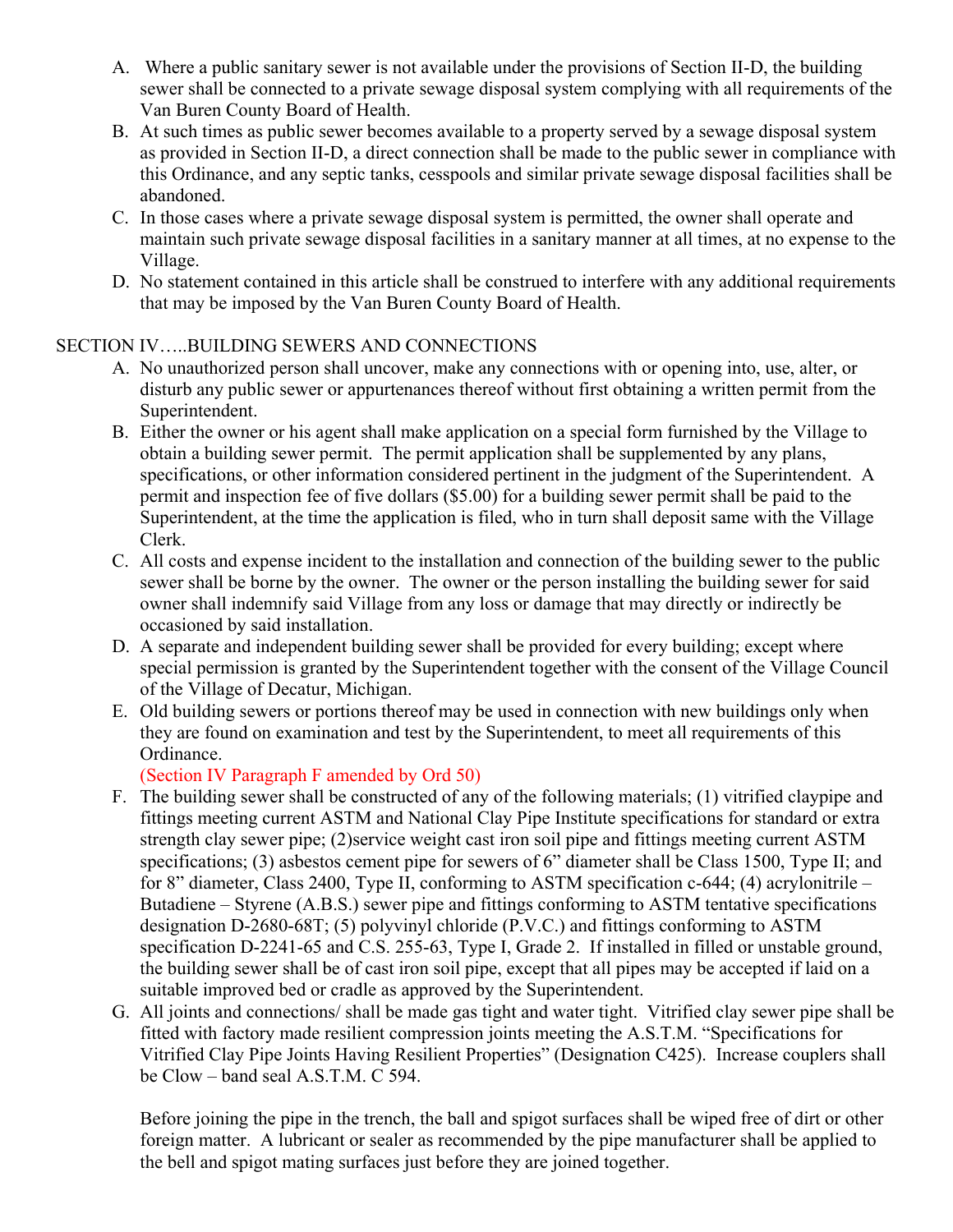The spigot end shall be positioned into the bell end of the pipe previously laid and shall then be shoved home to compress the joint and to assure a tight fit between the interfaces.

Joints for cast iron soil pipe shall be made by inserting a roll of hemp or jute and thoroughly caulking it into place and then following with pure molten lead well caulked, not less than one inch deep. No paint, varnish or putty will be allowed in the joints until they have been tested and approved. Joints for all other pipe shall be made in accordance with the manufacturer's recommendation.

- H. The size and slope of the building sewers shall be subject to the approval of the Superintendent, but in no event shall the diameter be less than four (4) inches. The slope of such four (4) inch pipe shall not be less than one-eighth (1/8) inch per foot. A slope of one-fourth (1/4) inch per foot shall be used wherever practical.
- I. Whenever possible the building sewer shall be brought to the building at an elevation below the basement floor. The depth shall be sufficient to afford protection from frost. All excavations required for the installation of a building sewer shall be open trench work unless otherwise approved by the Superintendent. Pipe laying and backfill shall be performed in accordance with ASTM specification (Designation C12) except that no back fill shall be placed until the work has been inspected by the Superintendent or his representative.
- J. In all buildings in which any building drain is too low to permit gravity flow to the public sewer, sanitary sewage carried by such drains shall be lifted by approved artificial means and discharged to the building sewer. No Water operated sewage ejector shall be used.
- K. The connection of the building sewer into the public sewer shall be made at the "y" branch designated for that property, if such branch is available at a suitable location. Any connection not made at the designated "Y" branch in the main sewer, shall be made only as directed by the said Superintendent.
- L. The applicant for the building sewer shall notify the Superintendent when the building sewer is ready for inspection and connection to the public sewer. The connection shall be made under the supervision of the said Superintendent or his representative.
- M. All excavations for building sewer installation shall be adequately guarded with barricades and lights so as to protect the public from hazard. Streets, sidewalks, parkways and other public property disturbed in the course of the work shall be restored in a manner satisfactory to the Village.

# SECTION V……USE OF THE PUBLIC SEWERS

- A. No person shall discharge or cause to be discharged any storm water, surface water, ground water, roof runoff, sub-surface drainage, cooling water or unpolluted industrial process waters to any sanitary sewer.
- B. No person shall discharge or cause to be discharged to any public sewer, any harmful waters or wastes, whether liquid, solid or gas, capable of causing obstruction to the flow in sewers, damage or hazard to structures, equipment and personnel of the sewage works, or other interference with the proper operation of the sewage works.
- C. The admission into the public sewers of any waters or wastes having harmful or objectionable characteristics shall be subject to the review and approval of the Superintendent, who may prescribe limits of the strength and character of these waters and wastes. Where necessary, in the opinion of the Superintendent, the owner shall provide at his expense, such preliminary treatment as may be necessary to treat these wastes prior to discharge to the public sewer. Plans, specifications, and any other pertinent information relating to proposed preliminary facilities shall be submitted for the approval of the said Superintendent and of the State Board of Health, and no construction of such facilities shall be commenced until said approval is obtained in writing. Where preliminary treatment facilities are provided for any waters or wastes, they shall be maintained continuously in satisfactory and effective operation by the owner at his expense.